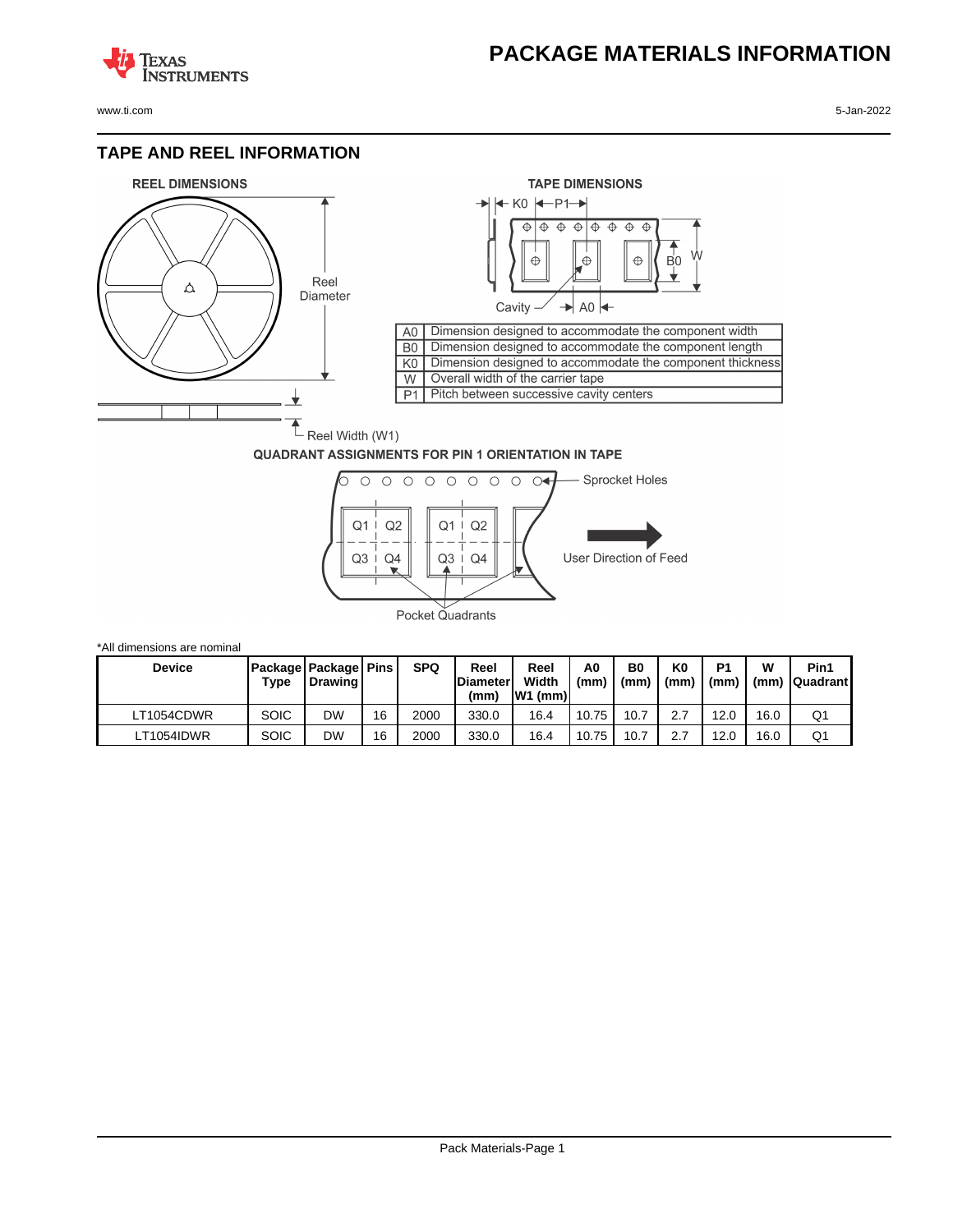

www.ti.com 5-Jan-2022

# **PACKAGE MATERIALS INFORMATION**



\*All dimensions are nominal

| <b>Device</b> | Package Type | <b>Package Drawing</b> | Pins | <b>SPQ</b> | Length (mm) | Width (mm) | Height (mm) |
|---------------|--------------|------------------------|------|------------|-------------|------------|-------------|
| LT1054CDWR    | SOIC         | DW                     | 16   | 2000       | 350.0       | 350.0      | 43.0        |
| LT1054IDWR    | SOIC         | DW                     | 16   | 2000       | 350.0       | 350.0      | 43.0        |